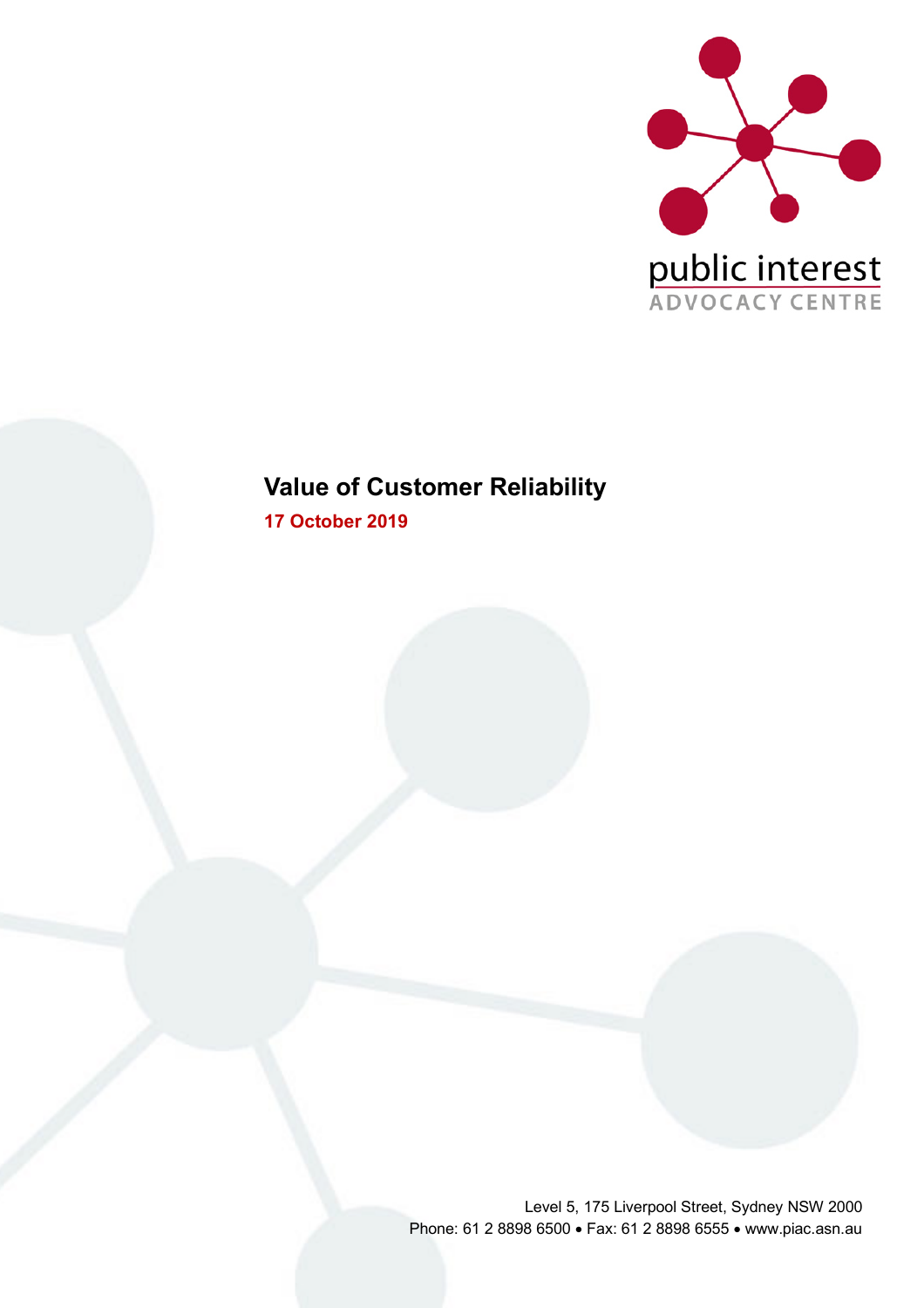### **About the Public Interest Advocacy Centre**

The Public Interest Advocacy Centre (PIAC) is an independent, non-profit legal centre based in Sydney.

Established in 1982, PIAC tackles barriers to justice and fairness experienced by people who are vulnerable or facing disadvantage. We ensure basic rights are enjoyed across the community through legal assistance and strategic litigation, public policy development, communication and training.

### **Energy and Water Consumers' Advocacy Program**

The Energy and Water Consumers' Advocacy Program (EWCAP) represents the interests of lowincome and other residential consumers of electricity, gas and water in New South Wales. The program develops policy and advocates in the interests of low-income and other residential consumers in the NSW energy and water markets. PIAC receives input from a community-based reference group whose members include:

- NSW Council of Social Service:
- Combined Pensioners and Superannuants Association of NSW;
- Ethnic Communities Council NSW;
- Salvation Army;
- Physical Disability Council NSW;
- Anglicare;
- Good Shepherd Microfinance;
- Financial Rights Legal Centre;
- Affiliated Residential Park Residents Association NSW;
- Tenants Union;
- The Sydney Alliance; and
- Mission Australia.

#### **Contact**

Anna Livsey Public Interest Advocacy Centre Level 5, 175 Liverpool St Sydney NSW 2000

T: 02 8898 6520 E: alivsey@piac.asn.au

#### Website: www.piac.asn.au



**F** Public Interest Advocacy Centre



The Public Interest Advocacy Centre office is located on the land of the Gadigal of the Eora Nation.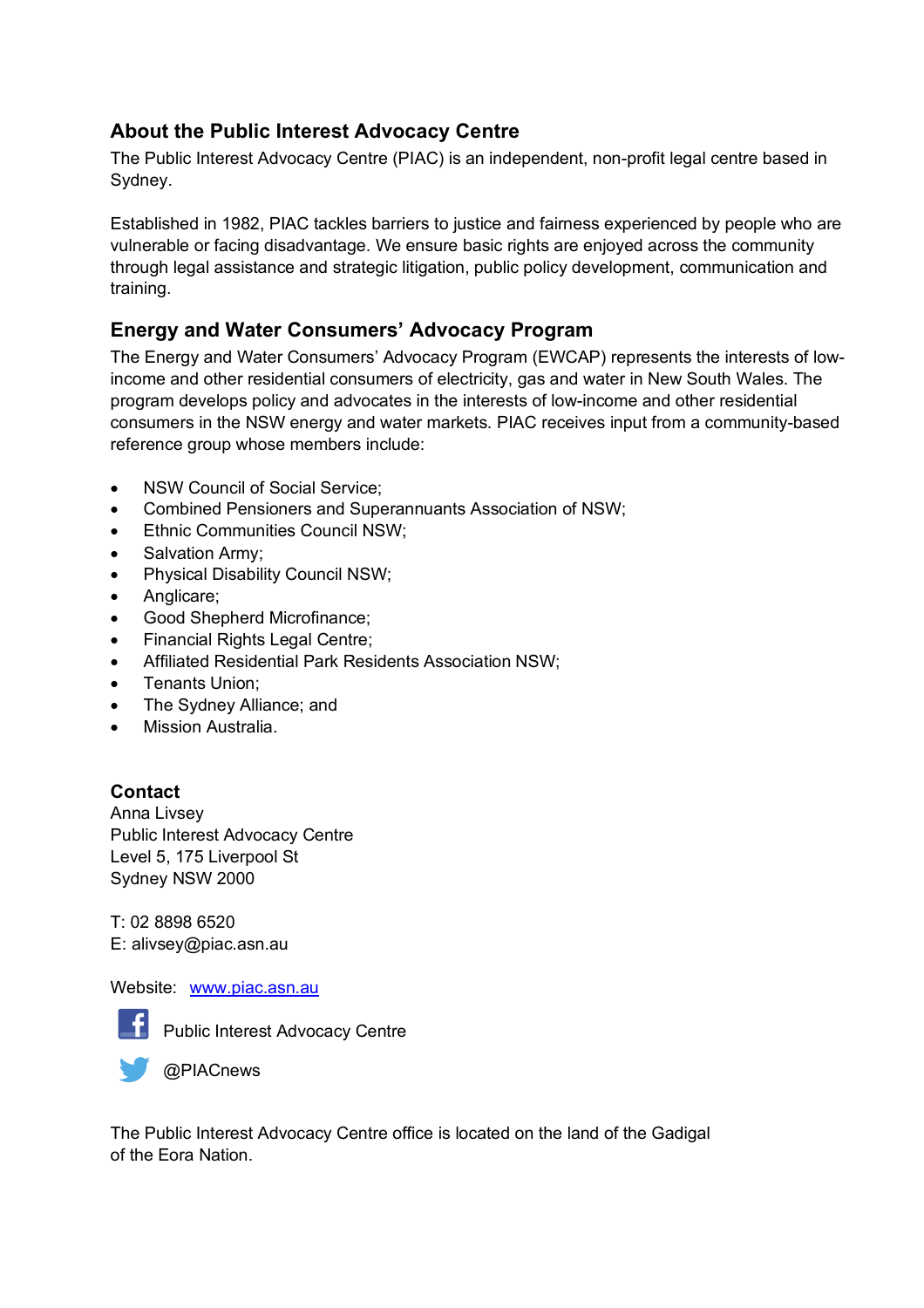## **Overview**

PIAC welcomes the opportunity to respond to the Australian Energy Regulator's (AER's) consultation on its draft decision on Values of Customer Reliability (VCR).

The VCR informs significant decisions around energy market design, planning, regulation and investment. As such it has a material impact on how the future energy system works for consumers. An inaccurately high VCR will result in higher than required investments in reliability, with consumers footing the costs but not receiving commensurate benefits. An inaccurately low VCR will mean cheaper bills but less reliability than they're prepared to endure. This potential impact makes it critically important that the VCR is accurate and representative.

The National Energy Market (NEM) is transforming from an energy system relying primarily on large scale, centralised, firm, mechanical, fossil-fuel generation and passive demand, to one with a small scale, decentralised, variable, electronic, low-emission generation fleet interacting with more sophisticated and active demand-side behaviour.

While this is happening, real electricity prices have increased for households and become a major cost of living pressure. This has left many people without proper access to an essential service, with detrimental impacts on their health, wellbeing and options for improving their circumstances.

Against this backdrop, PIAC welcomes the work the AER has undertaken so far to develop a robust, relevant and fair VCR and broadly supports its draft decision. We appreciate being closely involved in the AER's VCR process through the VCR Customer Council, which has added value and confidence to the process. This submission addresses the AER's proposed methodology for calculating VCRs and matters concerning its application, and outlines areas where we consider more work should be done.

# **AER's VCR guideline**

The current energy landscape requires developing a guideline for the application of VCR that acknowledges, reflects and accommodates uncertainty and fast-paced change. This guideline should be underpinned by an agreed set of principles designed to promote consumer interests.

The AER has guidelines for a number of its most significant decisions and we consider it appropriate that it has one for VCR as well.

Through a guideline, stakeholders can work from a set of principles so that across different time periods and environments decisions involving VCR can be driven by the same principles and towards the same outcomes. Doing so will ensure accountability, consistency and reliability as systems and environments change.

Importantly, a guideline will ensure end users of VCR, such as network businesses, work from the same values and are subject to the same standards and methodologies. This would prevent businesses from choosing VCRs at their discretion, and increase transparency and efficiency in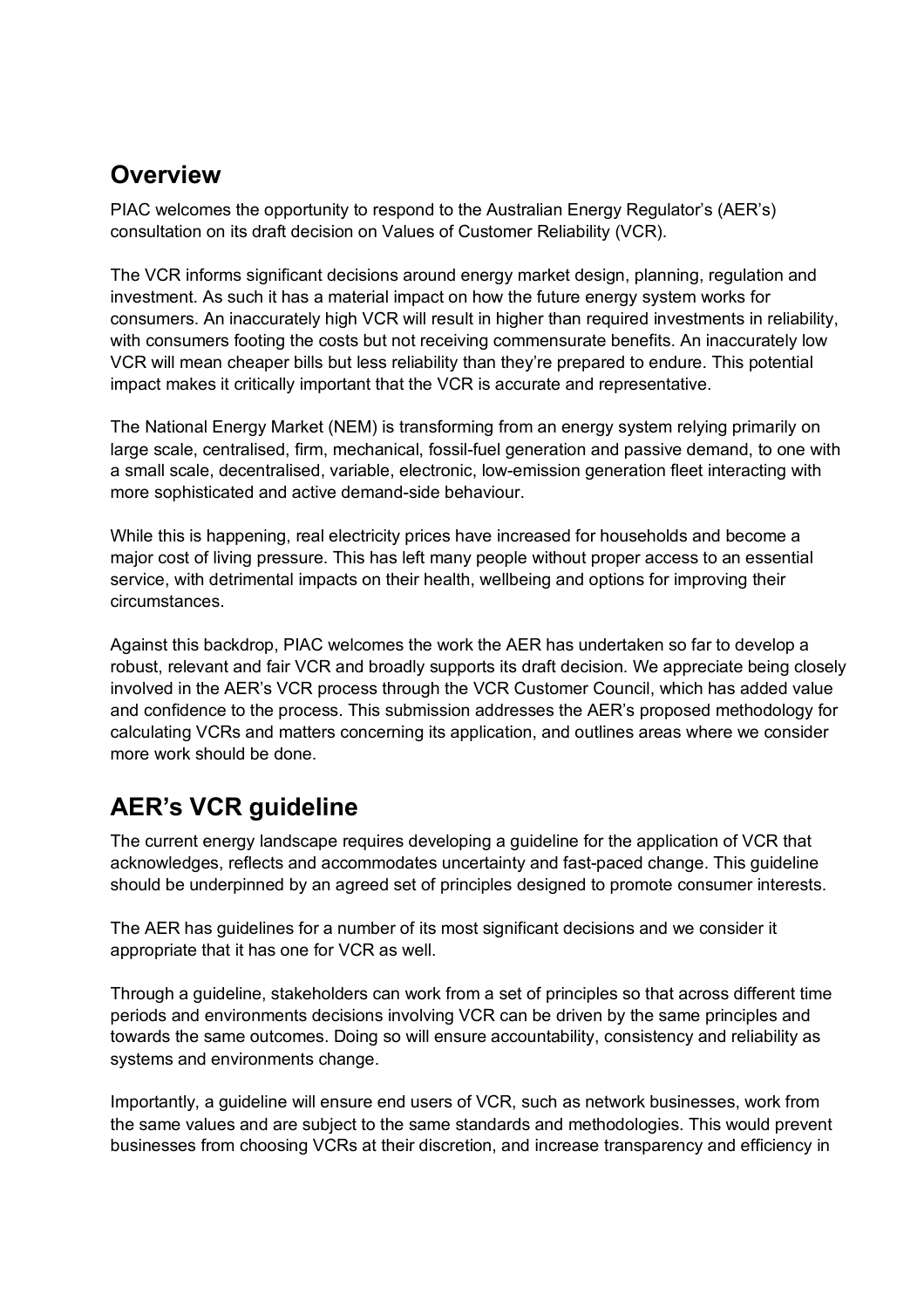decision making. TransGrid's choice of VCR in its Powering Sydney's Future proposal is an example of where, if guidelines for the use and applicability of VCR were in place, the project approval process would likely have been smoother and more efficient. As it was, the process was controversial and subject to challenges.

PIAC recommends that, as AEMO did for its 2014 VCR<sup>1</sup> and as the AER does for similar processes, the AER should develop a guideline for the application of VCR which provides guidance on matters including (but not limited to):

- the interpretation and application of AER's VCR values;
- the limited circumstances in which the use of alternate VCRs may be appropriate; and
- what are acceptable approaches to develop alternate VCRs.

These changes will help support the NEO, insofar as having stronger guidance for industry, along with appropriate prescription that supports the AER's approach to determining VCR, affords businesses less discretion in the matters to which they must have regard. This will:

- support the consistent application of AER's VCR values as the 'default';
- provide certainty over the longer term for businesses, consumers, energy market institutions, governments and other stakeholders;
- minimise regulatory compliance burden on network businesses; and
- limit and ideally eliminate grounds on which businesses may seek judicial review of AER decisions regarding VCR.

Rather than adopt a guideline, the AER outlines assessment criteria for choosing a VCR methodology and lists examples where VCR is applied. PIAC supports these criteria but reiterates is position that a guideline be developed and endorsed as soon as possible.

PIAC recommended a guideline be developed and implemented in its submission to the AER's consultation to develop this draft rule, and does not support the AER's decision not to develop one or outline a process for developing one as part of its draft determination. We see this as a missed opportunity that will likely have future detrimental consequences.

As such, we recommend the AER produce a VCR guideline and consider seeking a rule change to the National Electricity Rules to make the guideline binding.

# **Methodology**

PIAC broadly supports the AER's methodology for estimating VCR for standard outages and widespread and long duration outages. We also support the AER's decision not to formally calculate VCRs for momentary outages at this stage.

PIAC understands the AER did not adopt its preferred method – revealed preference techniques – because it was unable to review, design and implement it within the Rules' timeframe. We consider priority should be given to exploring the revealed preference method in future VCR

2 • **Public Interest Advocacy Centre** • Values of Customer Reliability

 <sup>1</sup> AEMO, 2014. *Value of Customer Reliability Review*. https://www.aemo.com.au/-/media/Files/PDF/VCR-final-report-- PDF-update-27-Nov-14.pdf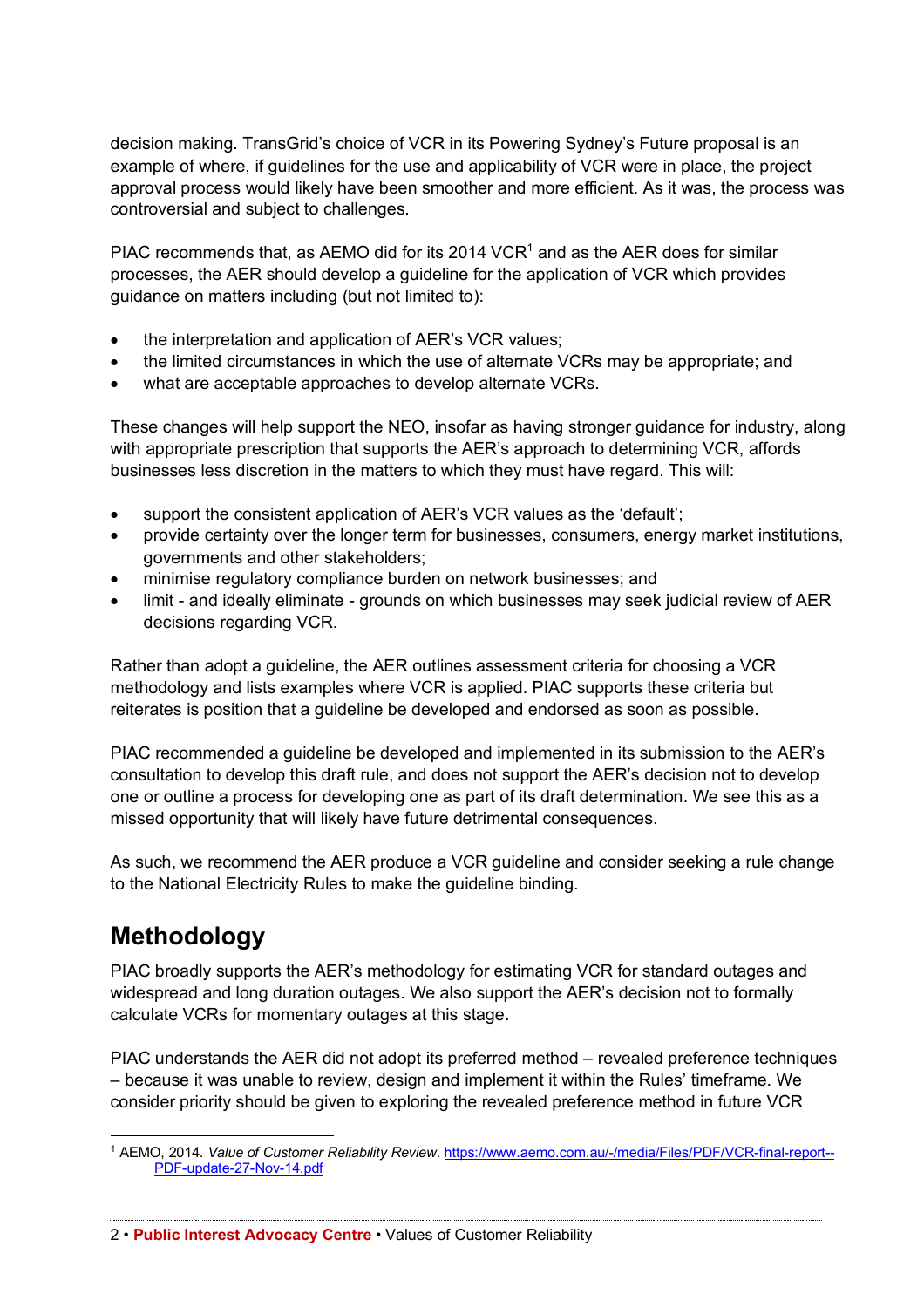reviews as the AER considers it likely to give the most accurate VCR. We also suggest further investigation of model-based approaches which may elicit results more in line with international standards. These model-based approaches could be used in conjunction with surveys to fulfil the obligation to engage directly with customers and as a way to sense check results on both ends.

PIAC considers direct engagement with customers is essential to calculating an accurate and representative VCR and recommends the AER go further than just surveys in determining VCR. We support the AER's use of direct customer surveys in its VCR methodology, however, we recommend more direct customer engagement similar to that undertaken by network businesses as part of their revenue determinations and access arrangements. The decisions made by networks in these processes and by the AER in its VCR determination have similarly large impacts on consumers and as such the AER's consultation should be of a similar depth and thoroughness. Deliberative face-to-face engagement with customers can eliminate biases that emerge in surveys and elicit deeper responses.

#### **Standard outages**

PIAC supports the AER's alteration of AEMO's 2014 contingent valuation question in its calculation of the value of avoiding standard outages. We consider the change will allow a more accurate reading of customers' preferences.

PIAC considers the open-ended question following the closed Willingness to Pay questions is a good step to ensuring more accurate measures of value. PIAC suggests that, to understand the value placed on reliability by customers, the AER use the lower of: the maximum value a customer is willing to pay for reliability, and the lowest cost substitution option for reliability.

We support the AER's attempt to address concerns around biases by testing the language of surveys. We recommend this testing be undertaken with each new survey to ensure biases are limited in future surveys, which may take place under different conditions. While testing language is a good first step, we reiterate that deliberative, face-to-face consultation should be included as a means to determine accurate VCR and to reflect the impact VCRs have on consumer outcomes.

#### **Widespread and long duration outages**

PIAC supports the AER's proposed methodology to value the impact of widespread and long duration outages. We agree with the AER's assessment that general consumers are unable to provide accurate or useful feedback on these kinds of outages and support the its macroeconomic model-based methodology for including them in the VCR.

#### **Smoothing**

PIAC appreciates the AER considering consumer outcomes in decisions on whether to smooth the transition to new VCRs. We agree that large jumps between VCRs may be disruptive, although we question whether this disruption will be primarily felt by consumers. In light of this, we support decisions of whether or not to smooth being based on whether there is a net customer benefit in doing so.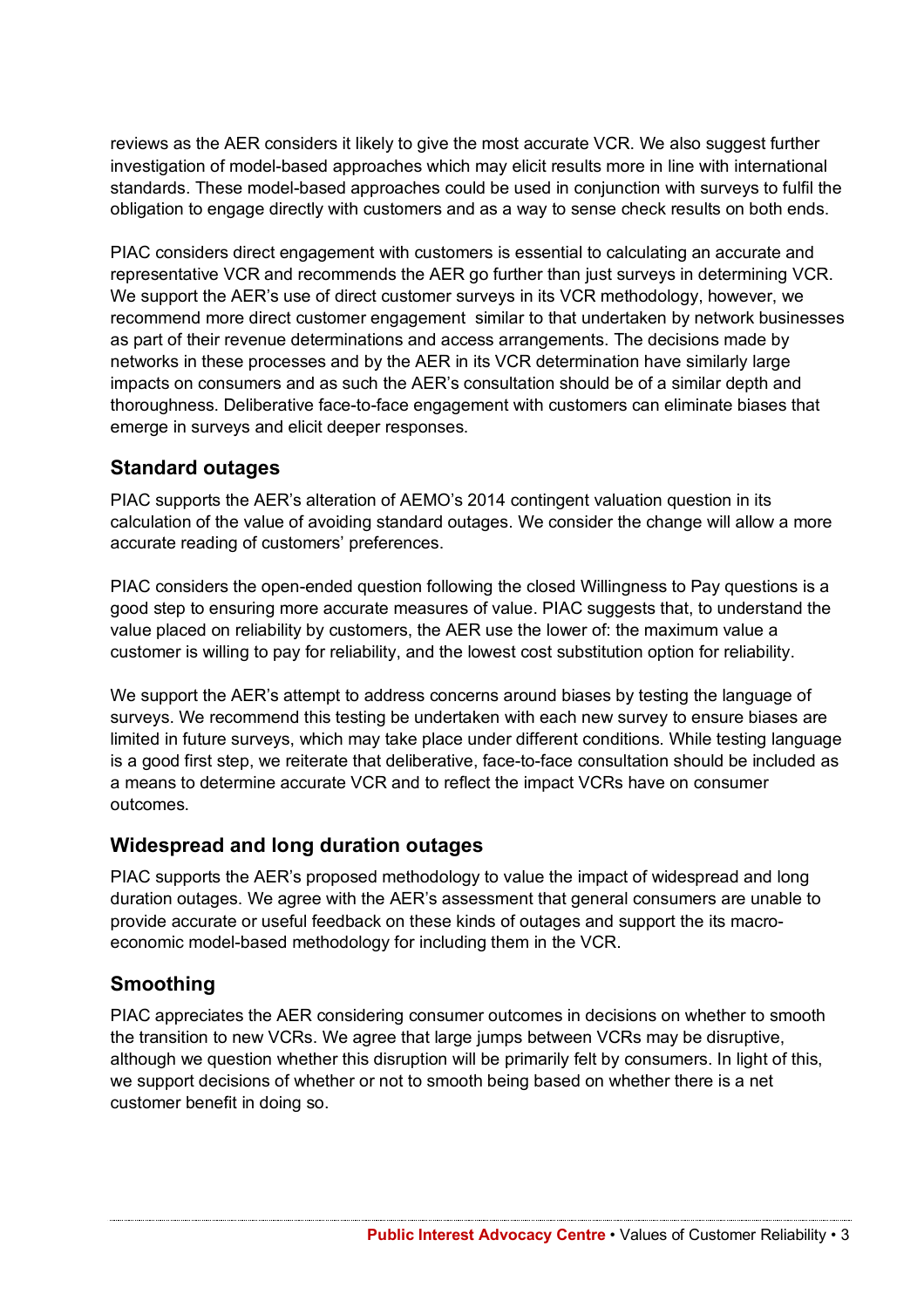This approach will require a methodology for calculating the benefits and costs to customers of smoothing. We recommend the AER undertake consultation on how best to measure the benefits and costs.

#### **Adjustments and review periods**

Given the importance of the VCR in informing significant decisions around energy market design, planning, regulation and investment it is essential that it is accurate, representative and up-todate. As such, we do not support the AER's decision to review VCRs every five years and recommend a shorter duration. Specifically, we recommend review every 4 years to avoid network VCRs becoming out of date, to align with market price and reliability standard settings and to keep up with the fast pace of technical and other changes.

PIAC supports adjusting the VCR by inflation in between reviews, however, we highlight that adjusting by inflation should not be a substitute for regular review of the VCR. PIAC supports the CPI-X approach, noting X is challenging to accurately measure and that more regular recalculations of VCR may achieve a similar or better result for the amount of effort and low uncertainty.

### **Other matters**

#### **Load shedding**

PIAC supports the AER's proposal to load shed according to VCR, with lowest VCR customers being shed first. However, in making these decisions, we suggest the AER consider the potential for harm that can result from load shedding in residential areas.

Large industrial energy users account for large proportions of state loads and can have consumption equivalent to that of residential suburbs or even cities. These types of commercial users will usually have a higher average VCR than average residential users, however, the value they place on reliability may start low and increase with the duration of an interruption. For example, an aluminium smelter may see almost no financial cost from a short interruption to supply but, over a certain threshold pot lines will freeze, making continued interruptions very costly.

Residential users will on average have a lower VCR than large industrial users however some residences will have an extremely high VCR, for example due to life support requirements.

PIAC suggests the AER look at how varying VCRs within customer groups can be incorporated into load shedding decisions to produce better and fairer outcomes for all consumers.

#### **Overstating value**

There may be an incentive for large energy users to overstate the value of reliability. Large users are often higher up the network and may not pay for distribution costs. Higher VCR may benefit these users who do not pay for distribution services, as their transmission costs are socialised among a large number of customers and they are load shed last due to their high VCR.